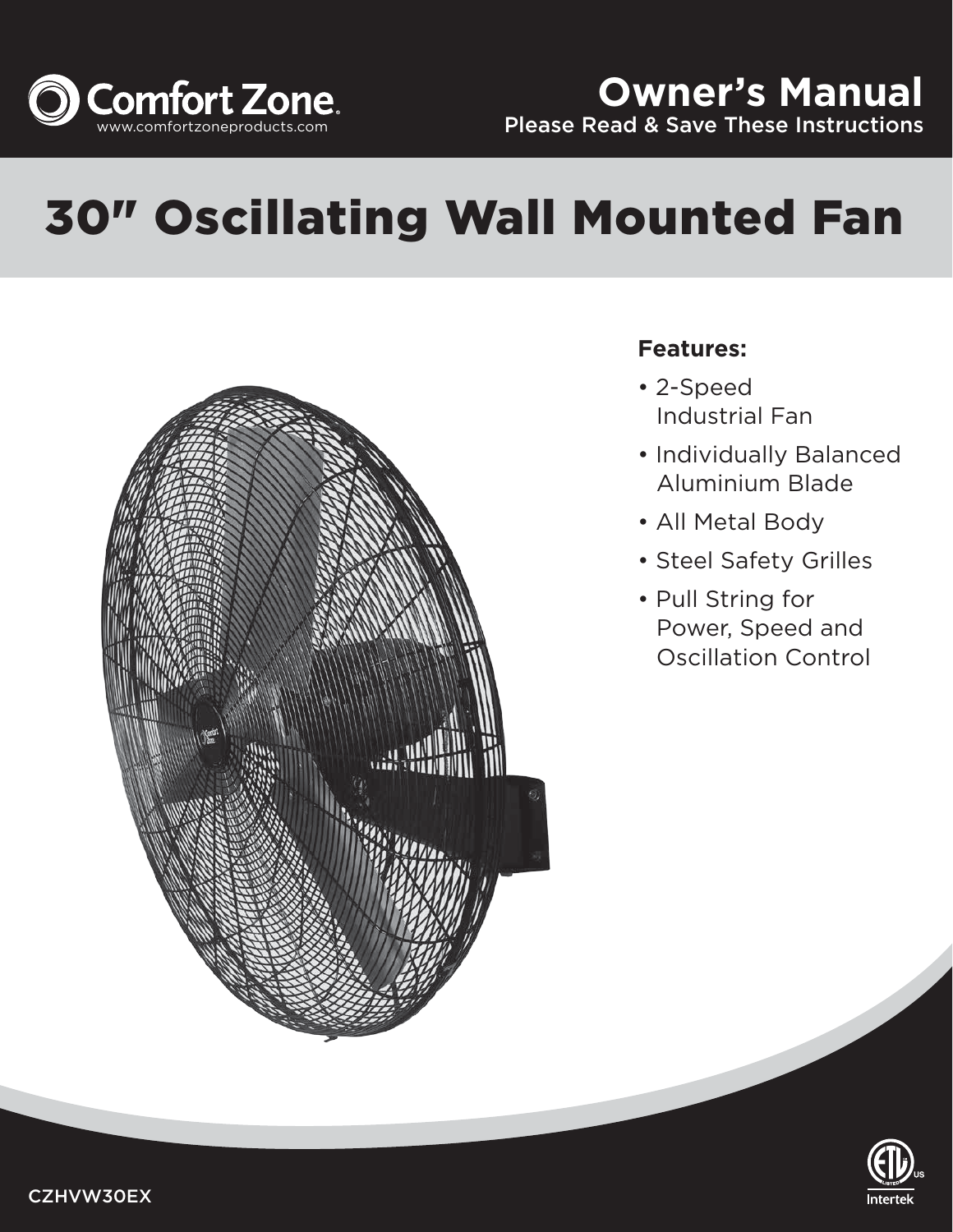

## **Intended Use:**

This product is intended for indoor residential, office, industrial and other commercial applications. Use only with electrical wiring that is in good working order and that meets applicable codes and ordinances. If you have any questions whether your wiring is adequate, consult a qualified electrician.

While using your fan, you should follow the IMPORTANT INSTRUCTIONS listed below. As part of those instructions, we have used the word "WARNING" to indicate the level of hazard: WARNING indicates a hazard which, if not avoided, could result in injury or death.

# **IMPORTANT INSTRUCTIONS**

As with all electrical appliances, basic safety precautions should always be followed to reduce the risk of electric shock, fire, or injury to persons, including the following precautions:

- Read all the instructions before using this fan.
- Use this fan only as described in this manual. Any other use not recommended by the manufacturer may cause electrical shock, fire or injury to persons.
- Do not operate the fan with a damaged power cord or after the fan malfunctions or has been dropped in any manner.
- Use of extreme caution is necessary when any fan is used by or near children, disabled persons or pets and whenever the fan is left operating unattended.
- Do not place the fan on a small, unlevel, uneven or any surface which might allow fan to tip or fall.
- For proper operation, fan should be placed on a smooth, non‑combustible, level surface.
- Always unplug fan when not in use, when moving from place to place, when assembling or disassembling parts, and before cleaning.
- The use of attachments, not recommended or sold by the manufacturer, may cause hazards.
- Do not use outdoors.
- Do not use fan in window. Rain may cause electrical hazard (for non-window models).
- Do not operate the fan with blade guards or any safety device removed.
- Avoid the use of extension cords due to risk of fire. If an extension cord must be used, the cord must be minimum 14 AWG and rated not less then 1875 watts.
- Do not run power cord under carpeting. Do not cover cord with throw rugs, runners or the like. Arrange cord away from traffic area where it will not be tripped over.
- Do not insert or allow any object to enter any openings on the fan. Doing so may cause electric shock and/or fire hazard. Avoid contact with moving parts.
- This appliance is not intended for use by persons (including children) with reduced physical, sensory or mental capabilities or lack of experience and knowledge, unless they have been given supervision or instruction concerning use of the appliance by a person responsible for their safety.
- Children should be supervised to ensure they do not play with the appliance.

# **READ & SAVE THESE INSTRUCTIONS**

# m **WARNING: Shock Hazard**

Use your fan only in dry environments. This fan is not intended for use in a bathroom, laundry area, or similar locations, or near sinks, washing machines, swimming pools or other sources of water. Never locate fan where it may fall into a bathtub or other water receptacle. Do not use in damp environments such as flooded basements.

# m **WARNING: Hot Surfaces**

Do not touch fan motor when in use. This motor is hot when in use, to avoid burns, do not let bare skin touch hot surfaces.

# $\triangle$  **WARNING:** Fire Hazard

Fans have arcing or sparking parts inside. Do not use near combustible materials or flammable gases or sources of heat. DO NOT USE in areas where gasoline, paint or flammable materials are used or stored. To prevent a possible fire, do not block air intakes or exhaust in any manner. Do not insert or allow foreign objects to enter any ventilation or exhaust opening as this may cause an electric shock, fire, or damage the fan.

# $\triangle$  **WARNING:** Electrical Shock Hazard

Do not use with damaged cord or plug. Use with adequate electrical system that is up to code.

**A CAUTION:** to Prevent Electric Shock, this product has a three prong grounded plug that must be inserted into a matching properly grounded outlet to reduce the risk of electrical shock. Do not attempt to defeat this safety feature.

# m **WARNING: to Reduce the Risk of Fire or Electric**

**Shock,** do not use this product with any solid-state speed control device.

**DO NOT** operate any fan with a damaged cord or plug or after fan malfunctions, has been dropped or damaged in any manner. Do not operate fan with a broken blade, safety cage or any visual imperfections. Disconnect power before servicing. For repairs covered under warranty, see warranty statement. For all other repairs contact World and Main Customer Service by telephone or mail for information and assistance.

**DO NOT** run power cord under carpeting. DO NOT cover cord with throw rugs, runners or the like. Arrange cord away from traffic area where it will not be tripped over. Avoid the use of extension cords due to risk of fire. If an extension cord must be used, the cord must be minimum 14 AWG and rated not less then 1875 watts. Do not use an extension cord unless the plug can be completely inserted into its receptacle. Unplug the fan when not in use. Do not operate fan with its ventilation obstructed.

# $\triangle$  **WARNING:**

## **TO REDUCE THE RISK OF FIRE, ELECTRIC, SHOCK, OR INJURY TO PERSONS, OBSERVE THE FOLLOWING.**

- a) Installation work and electrical wiring must be done by qualified person(s) in accordance with all applicable codes and standards, including fire-rated construction.
- b) When cutting or drilling into wall or ceiling, do not damage electrical wiring and other hidden utilities.

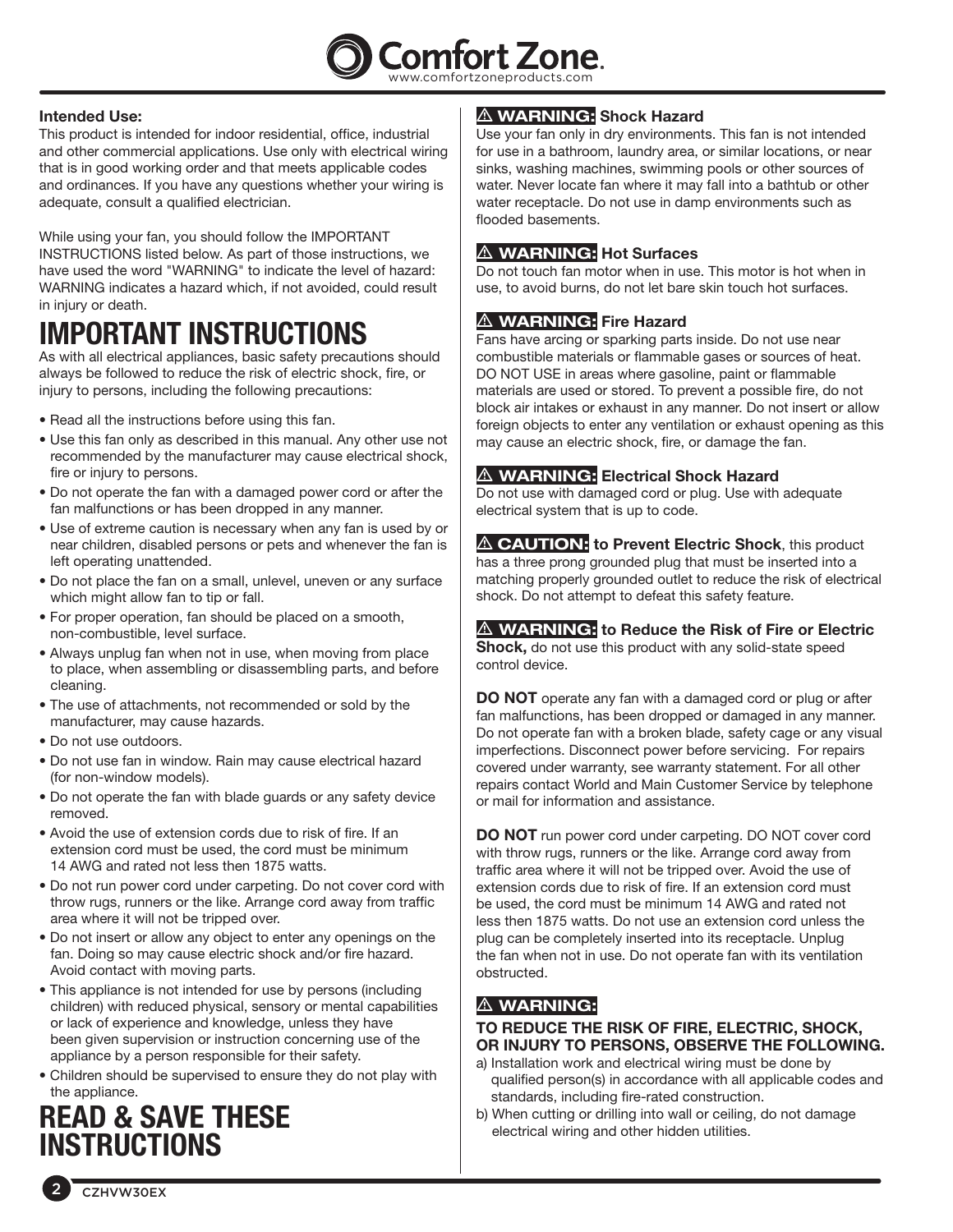

#### **Installation Instructions**

The wall fan must be mounted on 12 inch (300mm) thick dry and cement - grouted firm wall or on 4 by 5 inch wood studs / joists. Use wall bracket as a template for locating the holes to be drilled.

After determining the hole locations, use an appropriate sized drill bit and, drill holes through mounting surface.

It is recommended that a minimum of grade 5 fasteners be used. The following are acceptable surfaces for mounting wall mount assembly.

STEEL SURFACE - When mounting to a steel surface, such as vertical I-beam, drill through holes at pre-marked locations, using a 9/32" drill bit. Attach wall mount assembly to mounting surface using 1/4"-20 hex screw, in combination with 1/4" flat washers, 1/4" lock washers, and 1/4"-20 hex nuts.

MASONRY SURFACE - When mounting to a masonry surface use a 1/4" expansion type bolt or 1/4" masonry lag with shield. Drill holes at pre-marked locations using appropriate sized drill bit as recommended for fastener.

#### **NOTE:** HARDWARE NOT SUPPLIED

Assembly Instructions:



- 1. Install the wall bracket following Installation Instructions.
- 2. Install the fan motor on the angle support bracket.
- 3. Assembling the back guard, blade, font guard to the motor.

#### **Usage:**

**Fan operation:** Always operate the fan in the upright position following all instructions and recommendations listed in this manual.

**Fan connection:** Plug fan directly into 120 volt A.C., 60 Hz wall outlet. Be sure plug fits tightly in outlet. A loose connection may cause overheating and damage to the plug or fan. **Note:** To prevent overloading a circuit, do not plug the fan into a circuit that is servicing other electrical needs.

**Oscillation and Speed Control:** While facing the fan, pull the left string for oscillation and pull the right string for speed setting. The fan will cycle through the following speed settings: • OFF

- LOW
- OFF
- HIGH

### **To Adjust Airflow Upward Or Downward:**

Loosen the position screw first and then loosen the pivot nut. Tilt motor to the desired angle then firmly tighten the pivot nut first and then tighten the position screw.

### **Specifications**

| <b>Voltage</b>                                    | <b>Frequency</b> |
|---------------------------------------------------|------------------|
| 120V                                              | 60Hz             |
| <b>Wattage</b>                                    |                  |
| Low                                               | High             |
| <b>185W</b>                                       | 220W             |
| <b>Max. Amperage</b>                              |                  |
| 1.8A                                              |                  |
| <b>Recommended Extension</b><br><b>Cord Gauge</b> |                  |
| 16 AWG                                            |                  |

### **Care and Maintenance**

**Cleaning:** CAUTION-Before cleaning the fan be sure to disconnect power cord from the plug. Clean the grille surface with a clean damp cloth. Do not use harsh chemical or abrasive cleaners. DO NOT IMMERSE THE FAN OR ANY WIRES IN WATER. Replace front grille before fan use. Allow fan to dry completely before use. Periodic grille cleaning with a vacuum will prevent dust build up. The motor is sealed and does no require any interior maintenance, cleaning or lubrication.

**Maintenance:** The internal motor bearings are permanently lubricated at the factory and do not require any additional lubrication.

**Repair:** DO NOT OPERATE THE FAN WITHOUT THE GRILLE IN PLACE. DO NOT USE THE FAN IF IT HAS MALFUNCTIONED OR BECOME DAMAGED IN ANY WAY.

**Storage:** Keep original carton for storage of the fan. Coil and tie the power cord to avoid damage during storage.